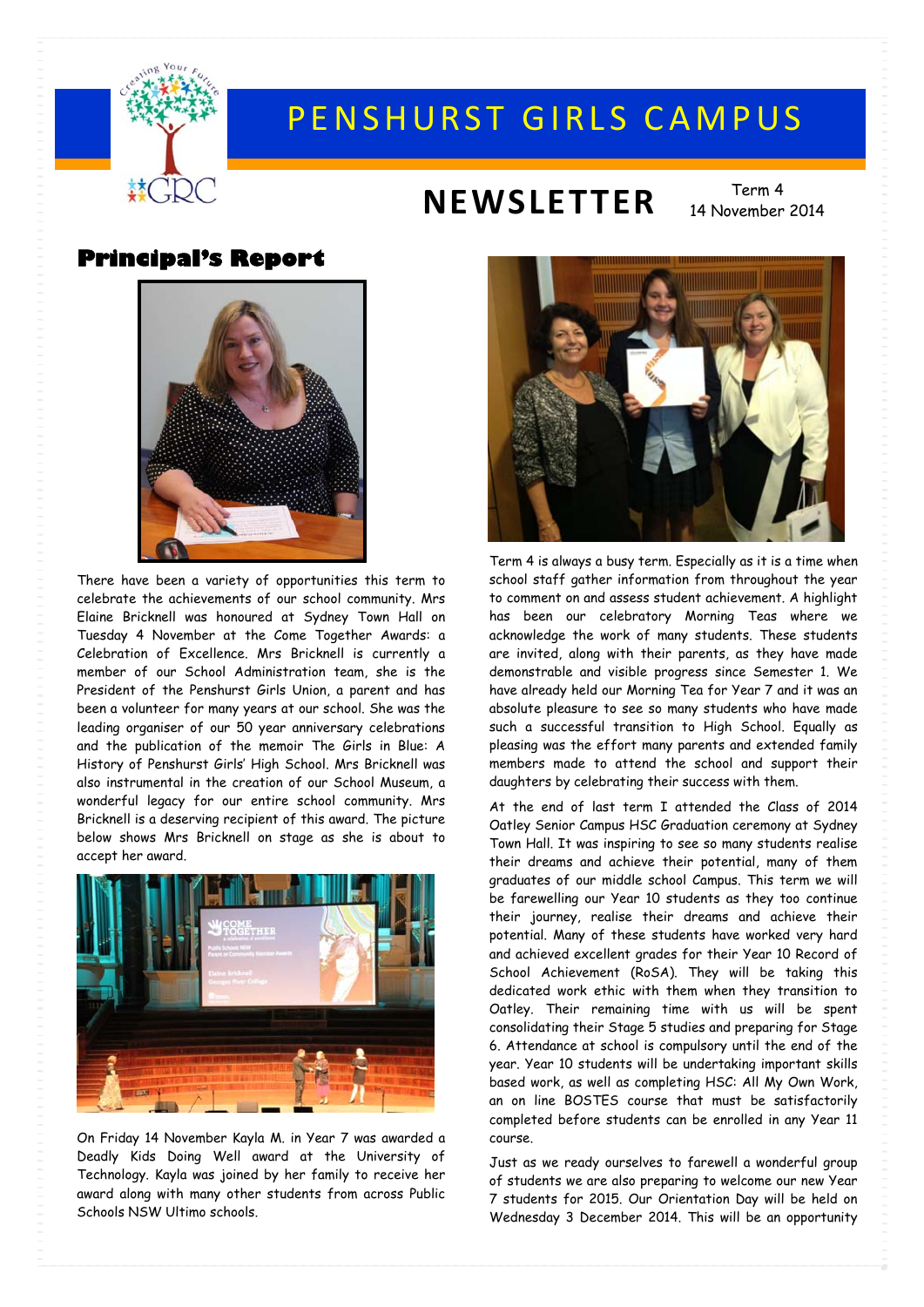to welcome our new students and their families to our school, as well as see more of the exciting opportunities our school offers its students.

Even as the school year draws to a close, our expectation of students to be in full school uniform does not change. I ask that parents support the school, and their daughters, in ensuring their daughters come to school in full school uniform, with all their equipment, on time and ready to learn. At this time of the year I also ask that any outstanding school contributions are finalised. If any family needs financial assistance in these matters, please contact the office.

> Ms Noeline Ross **Principal**

#### **Koori Art Expressions**

**Serving Country: Centenary and Beyond** 

Exhibition Venue: Eora College, 333 Abercrombie St, Chippendale

December 2014 - February 2015

Koori Art Expressions is a Public Schools NSW visual arts program open to all students Kindergarten to Year 12. The exhibition will run from December 2014 to February 2015 at the Eora College, 333 Abercrombie St, Chippendale NSW 2008.

Exhibition Launch

Date: Monday 8 December, 2014

Time: 6:00 – 7:30pm

Venue: Eora College, 333 Abercrombie St, Chippendale

Eora College is open during the school holidays and visitors are more than welcome to visit during 8:30am – 5:00pm Monday – Friday. However, the College will be closed for two weeks over the Christmas holidays. Exact dates will be confirmed on the night of the Launch.

Representation from GRC Penshurst Girls Campus is expected to be included in this exhibition. As you may be aware our campus has been involved in Koori Art Expressions for several years, and we have enjoyed having our artworks exhibited at the Australian Museum in College Street, Sydney, The Powerhouse Museum, and the National Maritime Museum, and now the Eora College.

Year 8 Visual Arts students, supported by Mr Garry Belinfante and Miss Lauren Grumitt, have really engaged themselves to create some rather stunning artworks. Our school should feel very proud of their achievements.

> Mr Garry Belinfante Head Teacher Creative and Performing Arts Faculty

#### **Science Report**

At the time of writing, all students have completed their theory Semester 2 exams and their teachers are busy writing reports. Week 6 will be very busy for the Science Faculty with Year 10 Practical Exams, marking the GRC Year 10 Common Test and ESSA test organisation for Year 8 students. I'd like to thank everyone in the Science Faculty for their hard work and organisation.

It is important that all students keep up their attendance and continue to apply themselves to their learning in the few remaining weeks of school.

Science is a fascinating subject and the fun continues, as well as sneaking in a few scientific principles along the way!

Year 8 students are learning about the properties of matter and sublimation was demonstrated using carbon dioxide. This also coincided with Halloween and the outstanding display in the school library.

Year 9 students demonstrated fossil formation by making their own moulds and casts.

> Mr Anthony Adams Head Teacher Science



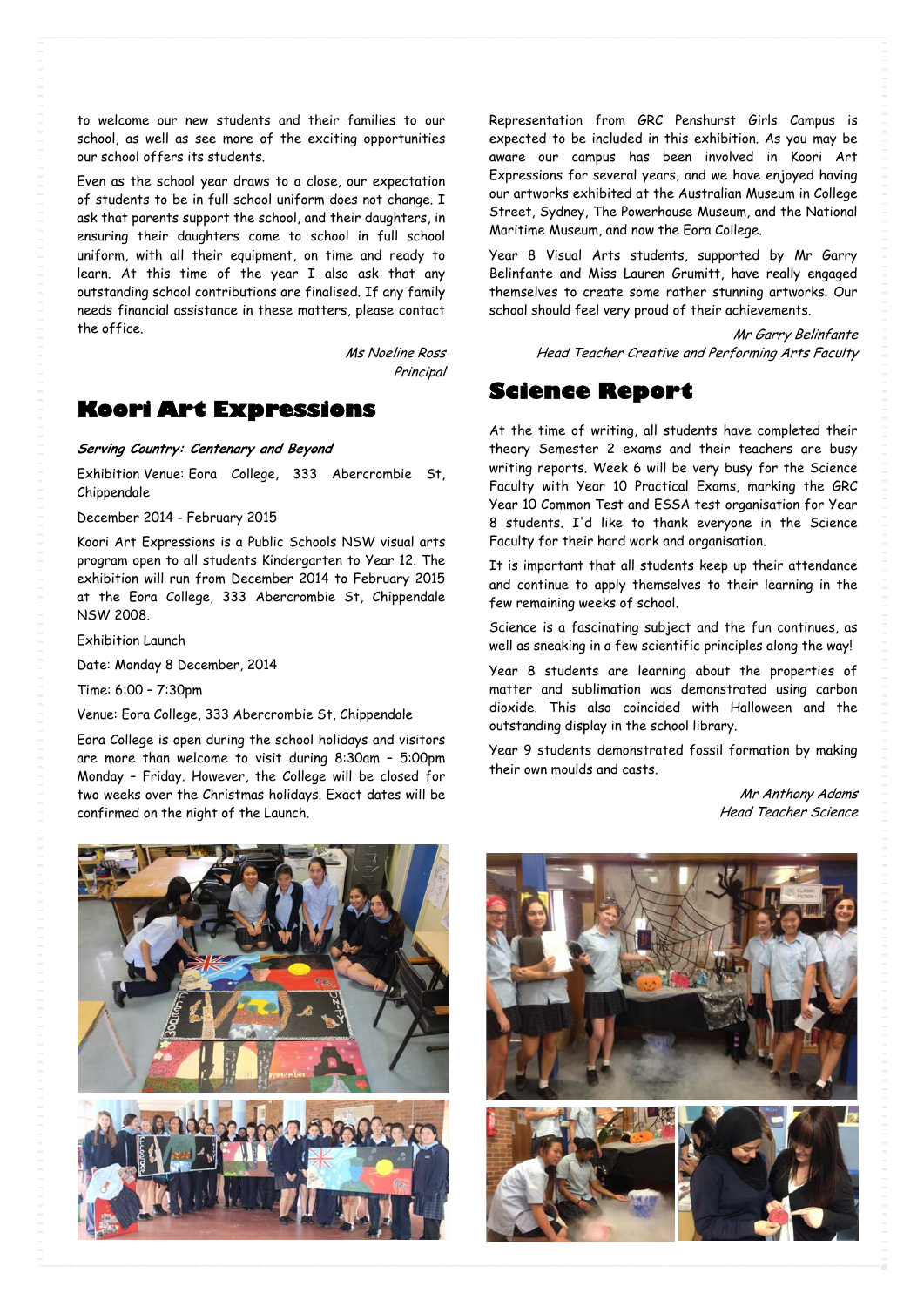#### **Daleks, Oods and the Tardis**

Hurstville City Library, Museum and Gallery are pleased to host Daleks, Oods and the Tardis: Confessions of a Dr Who Fan followed by Teen Book Selection on Wednesday 3 December 2014. You are invited to this entertaining evening of literature and pop culture.

Join companion wannabe Garret Jackson for a journey through time and space as we board the TARDIS to look back at the history of Doctor Who.

Fancy John Green, Veronica Roth and Stephen Chbosky?

Check out the latest teen fiction, non-fiction that you select and the Library will buy!

Wednesday 3 December 2013 4.00pm - 6.00pm Hurstville library For ages 12 and over Go to www.hurstville.nsw.gov.au/lmg Enquiries: 9330 6111

### **Sport**

We had our Open 1st Grade Oztag team go down in a close final to GRC Peakhurst Campus 4 - 5 on Wednesday 5 November - they played extremely well and were unlucky to lose the Zone title.

> Mrs Robyn Mullane Sport Coordinator



#### **GEORGES RIVER COLLEGE CAMPUSES**

## **SPECIAL SALES**

DAYS x3

**AT LOWES - HURSTVILLE & ROSELANDS** Monday 15<sup>th</sup> - Tuesday 16<sup>th</sup> - Wednesday 17<sup>th</sup> December 2014

## **RECEIVE 15% DISCOUNT**

Off the regular price on all uniform items for GRC - Penshurst - Hurstville - Peakhurst - Oatley

**PLUS BONUS EZY-WAY 5% DISCOUNT** 

additional for Lowes Ezy-Way customers

## OR 5% REWARDS

Lowes Rewards Card holders receive in-store Gift Vouchers to the value of 5% of their purchase

#### **PLUS**

Lowes will pay your school annual 5% rebate on every uniform purchased in-store.

#### **Careers News**

#### **Sydney Dance Holiday Workshops**

Up to 18 years. Taught by industry professionals.

http://www.sydneydancecompany.com/classes-andcourses/holiday-workshops/#.VFdKOzSUe8A

**UNSW Scientia Challenge Years 7 to 10** 

Closes 30 November

Runs from 20 January to 22 January

Workshops for gifted and talented high school science students.

https://education.arts.unsw.edu.au/about-us/gerric/forgifted-students/scientia-challenge-yr-7-to-10/

> Mrs Lisa Royall Careers Adviser

## **Awards**

Congratulations to the following students who have received awards:

**Bronze Award** 

Year 8: Anna F., Abbie F., Kristy L. and Sabrina Z.

## **Upcoming Dates**

**Term Dates 2014**  Term 4: 07/10 - 17/12

**Term Dates 2015**  Term 1: 29/01 - 02/04

19/02 School Photos

#### **Term 4 2014**

|             | 20/11    | Year 8 Most Improved Morning Tea           |
|-------------|----------|--------------------------------------------|
|             | 24/11    | <b>SRC</b> Flections                       |
|             | 25/11    | Year 10 YAP Day                            |
|             | 25/11    | MADD Performance                           |
|             | 26-28/11 | School Spectacular                         |
|             | 27/11    | Year 9 YAP Day                             |
|             | 28/11    | P&C Recycled Uniform Shop                  |
|             | 28/11    | Year 9 Most Improved Morning Tea           |
|             | 01-02/12 | Year 10 Oatley Orientation                 |
|             | 01-02/12 | Year 9 Peer Support Training               |
|             | 03/12    | Year 7, 2015 Orientation Day               |
|             | 04/12    | Year 10 Big Day Out                        |
|             | 05/12    | Year 9 Resource Return Day                 |
|             | 09/12    | <b>Presentation Evening</b>                |
|             | 10/12    | Year 10 Resource Return Day                |
|             | 10/12    | Sports Assembly                            |
|             | 12/12    | Year 10 Graduation                         |
|             | 17/12    | Last day of Term for all students          |
| Term 1 2015 |          |                                            |
|             | 29/01    | All Year 8, 9 and 10, 2015 students return |
|             |          |                                            |